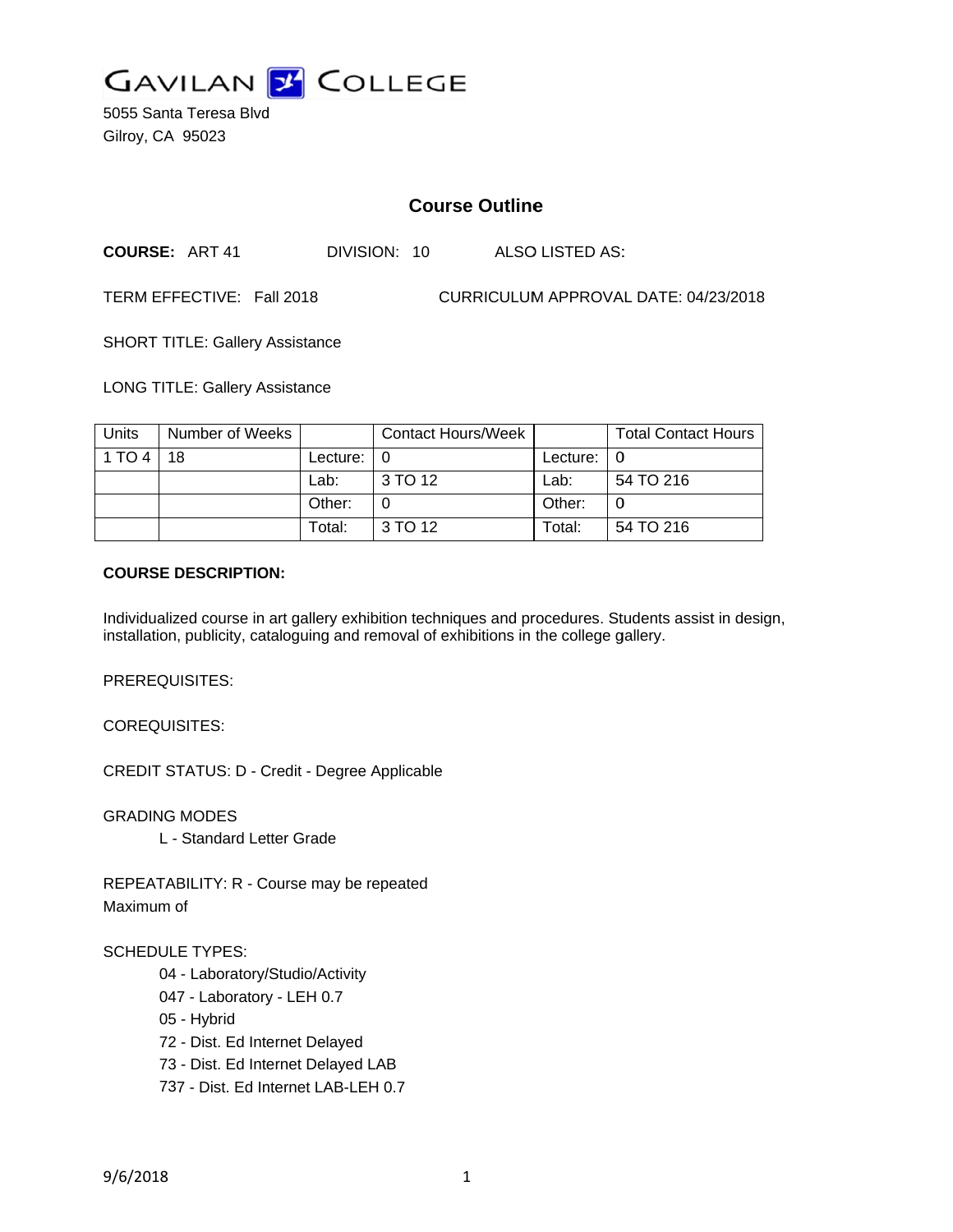### **STUDENT LEARNING OUTCOMES:**

1. Demonstrate art gallery and museum display procedures and techniques through completion of hands-on assignments. Measure of assessment: projects; exercises; demonstration Year assessed, or planned year of assessment: 2019 Semester: Spring 2. Demonstrate ability to establish and accomplish goals and objectives as assigned Measure of assessment: Performance; demonstration Year assessed, or planned year of assessment: 2019 Semester: Spring 3. Articulate verbally and in written reports, documented rationale or the sources, ideas and inspirations behind gallery exhibitions. Measure of assessment: written analysis; oral presentation; performance Year assessed, or planned year of assessment: 2019 Semester: Spring 4. Demonstrate the conservation role of matting, mounting and framing artworks through hands-on activities. Measure of assessment: projects; exercises; demonstration Year assessed, or planned year of assessment: 2019 Semester: Spring 5. Articulate verbally and in written reports, documented rationale or the sources, ideas and inspirations behind gallery exhibitions. Measure of assessment: written analysis; oral presentation; performance Year assessed, or planned year of assessment: 2019 Semester: Spring 6. Analyze and critique verbally and in written form his/her ideas for the display of artwork. Measure of assessment: Written analysis; oral presentation; performance Year assessed, or planned year of assessment: 2019 Semester: Spring 7. Demonstrate creative thought and analysis in gallery design layout and installation. Measure of assessment: Projects; exercises; demonstration Year assessed, or planned year of assessment: 2019 Semester: Spring 8. Research and presents findings in written and oral formats on assigned topics Measure of assessment: Written analysis; oral presentation; performance Year assessed, or planned year of assessment: 2019 Semester: Spring **CONTENT, STUDENT PERFORMANCE OBJECTIVES, OUT-OF-CLASS ASSIGNMENTS**  Curriculum Approval Date: 04/23/2018 LAB HOURS: 54-216 3-12 lab hours TOPIC: Introduction; Exhibition publicity, such as poster and invitation design, news releases and artist biographies. Student performance objectives: students will prepare and create for exhibition publicity. Week 2 3-12 lab hours TOPIC: Gallery preparation and exhibition installation Student performance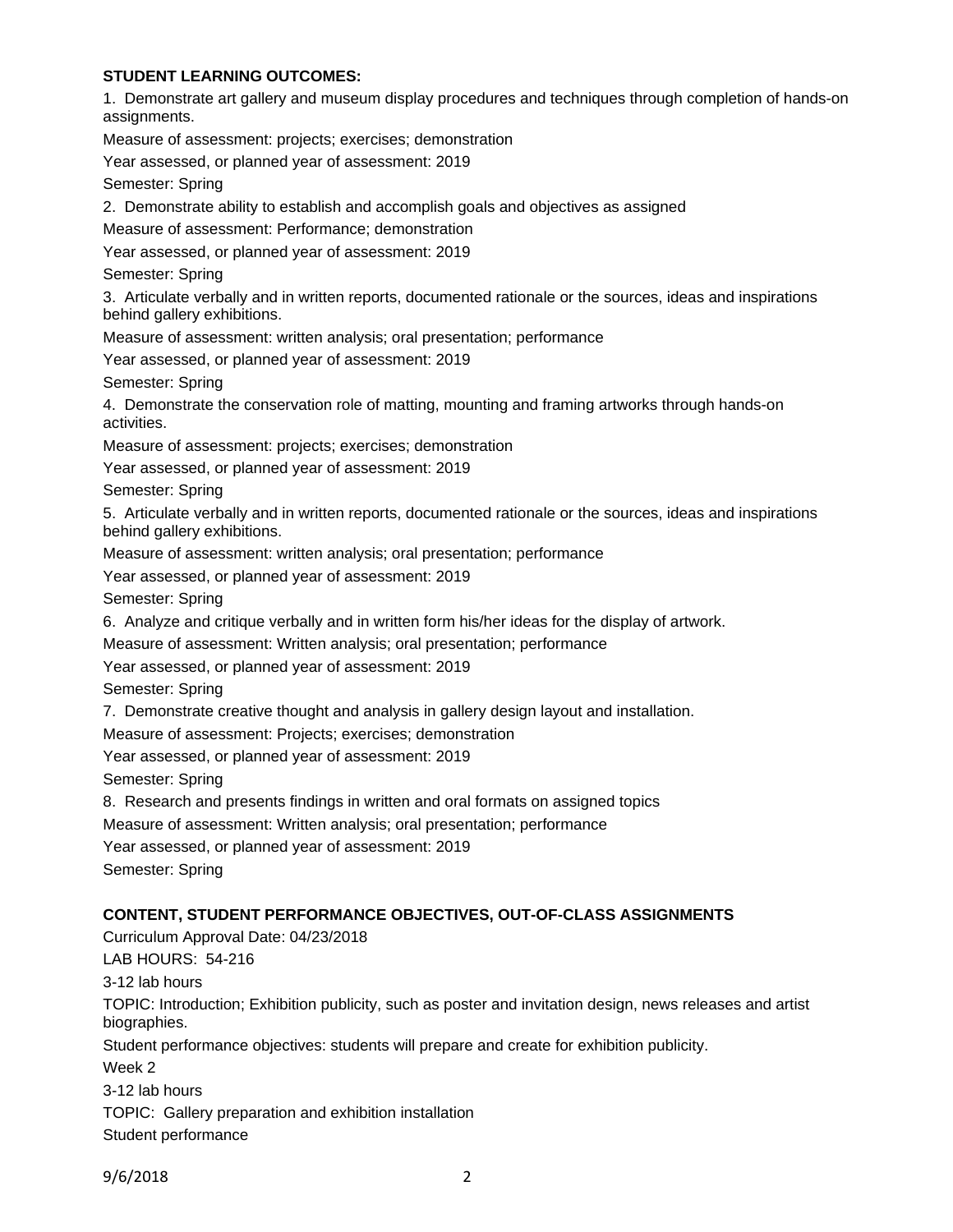objectives: Students will prepare and demonstrate installation techniques.

Week 3

3-12 lab hours

TOPIC: Wall and display case arrangements

Student performance objectives: students will

prepare and demonstrate wall and display case arrangements.

Week 4

3-12 lab hours

TOPIC: Exhibition layout design

Student performance objectives: students will create and demonstrate exhibition design principles.

Week 5

3-12 lab hours

TOPIC: Hanging, mounting and protection techniques.

Student performance objectives: Students will demonstrate hanging, mounting and artwork protection techniques.

Week 6

3-12 lab hours

TOPIC: Hanging, mounting and protection techniques.

Student performance objectives: Students will demonstrate hanging, mounting and artwork protection techniques.

Week 7

3-12 lab hours

TOPIC: Hanging, mounting and protection techniques.

Student performance objectives: Students will demonstrate hanging, mounting and artwork protection techniques.

Week 8

3-12 lab hours

TOPIC: Hanging, mounting and protection techniques.

Student performance objectives: Students will demonstrate hanging, mounting and artwork protection techniques.

Week 9

3-12 lab hours

TOPIC: Cataloging and labeling artwork.

Student performance objectives: students will demonstrate cataloguing and labeling of artwork.

Week 10

3-12 lab hours

TOPIC: Cataloging and labeling artwork.

Student performance objectives: students will demonstrate cataloguing and labeling of artwork.

Week 11

3-12 lab hours

TOPIC: Lighting techniques

Student performance objectives: students will demonstrate appropriate artwork lighting techniques.

Week 12

3-12 lab hours

TOPIC: Exhibition reception arrangements

Student performance objectives: students will demonstrate appropriate exhibition reception arrangements.

Week 13

3-12 lab hours

TOPIC: Exhibition removal and storage procedures

9/6/2018 3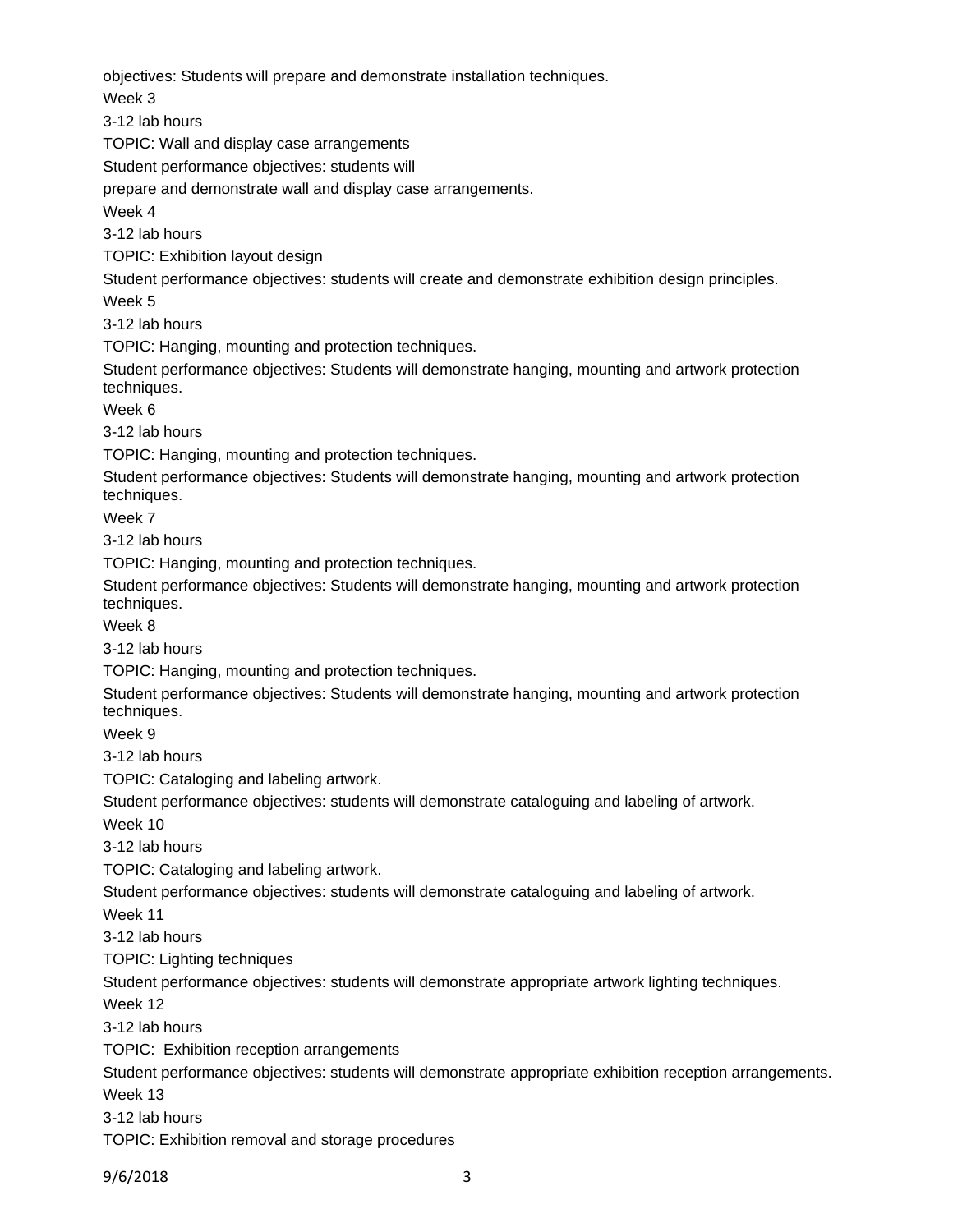Student performance objectives: students will demonstrate appropriate and safe exhibition removal and storgage.

Week 14

3-12 lab hours

TOPIC:Exhibition removal and storage procedures

Student performance objectives: students will demonstrate appropriate and safe exhibition removal and storgage.

Week 15

3-12 lab hours

TOPIC: Exhibition removal and storage procedures

Student performance objectives: students will demonstrate appropriate and safe exhibition removal and storgage.

Week 16

3-12 lab hours

TOPIC: General matting, framing and art conservation practices

Student performance objectives: students will demonstrate proper matting, framing and art conservation practices.

Week 17

3-12 lab hours

TOPIC: Visits to other galleries, museums and shops

Student performance objectives: Students will review other gallery and museum exhibition and provide appropriate reports and summaries.

Week 18

2 hours Written

Students will take a written final demonstrating effective exhibition principles, safety procedures and proper handing of artwork.

## **METHODS OF INSTRUCTION:**

The student will work in the gallery under direct super- vision of the faculty advisor, providing for continuous "hands-on" learning in a lab situation. Additionally, students will complete some of their work online through lectures and designing of press releases, exhibition announcements and general publicity.

#### **OUT OF CLASS ASSIGNMENTS:**

Required Outside Hours: Assignment Description: Not required. This is a lab course.

## **METHODS OF EVALUATION:**

Percent of total grade: 100.00 %

Written homework; Journal entries and notes for each exhibition; Lab reports; Exhibition planning and curating; Field work; Performance exams; Installation and removal of exhibitions; The types of objective examinations used in the course: Multiple choice; True/false; Matching items; Completion; Other category: Evaluation informally conducted in a day-to-day manner and formally in a written self-evaluation and instructor critique at the end of the study.

## **REPRESENTATIVE TEXTBOOKS:**

Required Representative Textbooks

Adrian George. The Curator's Handbook. New York, NY: Thames and Hudson,2015.

This textbook provides the foundation for curating and exhibition design.

ISBN: 978-0500239285

Reading Level of Text, Grade: 13+ Verified by: Instructor